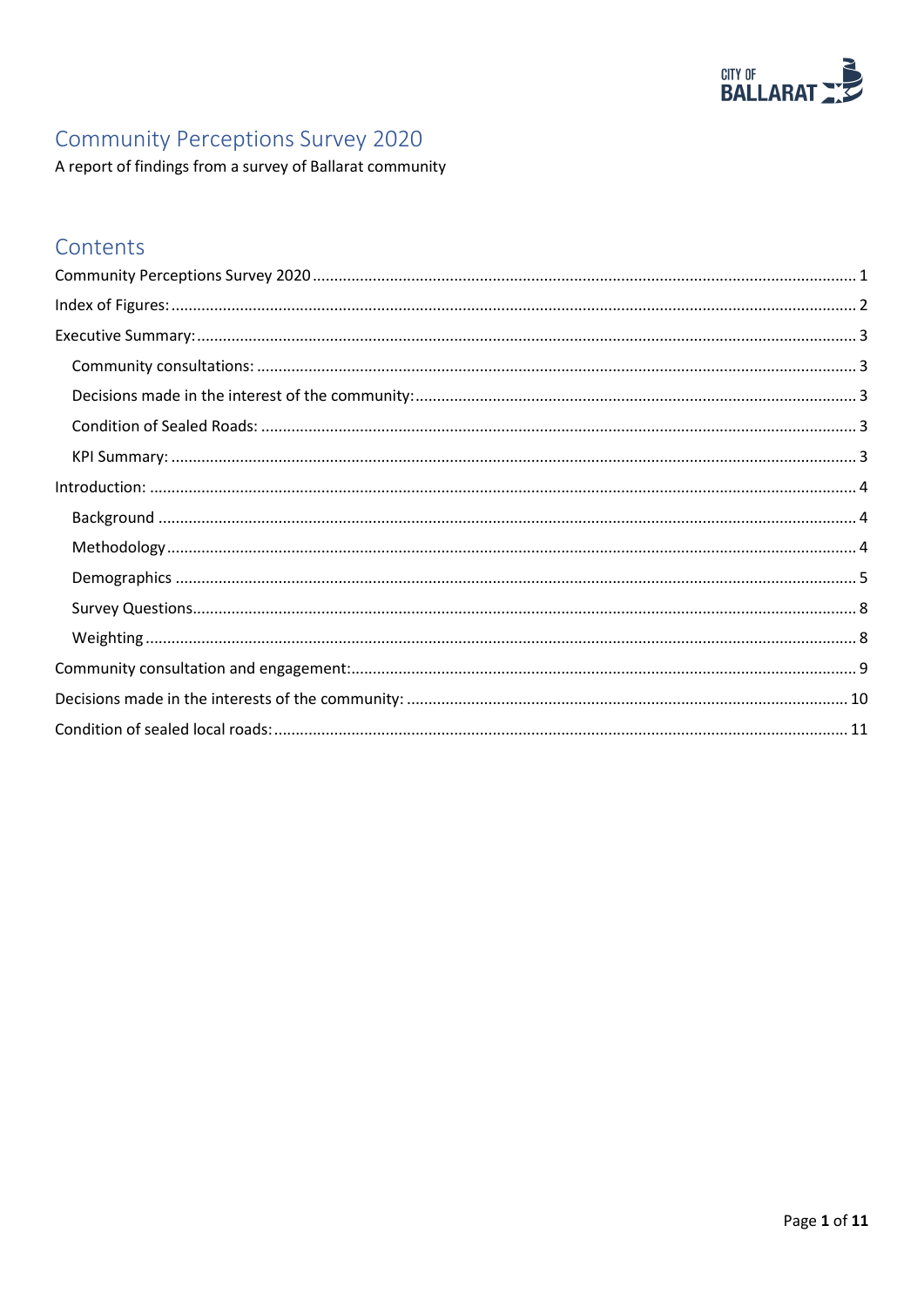

# <span id="page-1-0"></span>Index of Figures:

| Figure 1:  | Summary of KPI index scores                                                                         | Pg.4    |
|------------|-----------------------------------------------------------------------------------------------------|---------|
| Figure 2:  | Survey respondents by gender and year                                                               | Pg. 5   |
| Figure 3:  | Survey average weight by gender 2020                                                                | Pg. $6$ |
| Figure 4:  | Respondents by age group 2020                                                                       | Pg. $6$ |
| Figure 5:  | Average weighting by age group 2020                                                                 | Pg. 7   |
| Figure 6:  | Respondents by ward 2020                                                                            | Pg. 7   |
| Figure 7:  | Average weighting by ward 2020                                                                      | Pg. 8   |
| Figure 8:  | Performance on community consultation and engagement 2020                                           | Pg. 10  |
| Figure 9:  | Performance on advocacy and engagement (index score) – including ward 2016-2020                     | Pg. 10  |
| Figure 10: | Decisions made in the interest of the community 2020                                                | Pg. 11  |
| Figure 11: | Decisions made in the interest of the community (index score) – including ward 2016-2020            | Pg. 11  |
| Figure 12: | Performance of Council for condition of sealed local roads 2020                                     | Pg. 12  |
| Figure 13: | performance of Council for condition of sealed local roads (index score) – including ward 2016-2020 | Pg. 12  |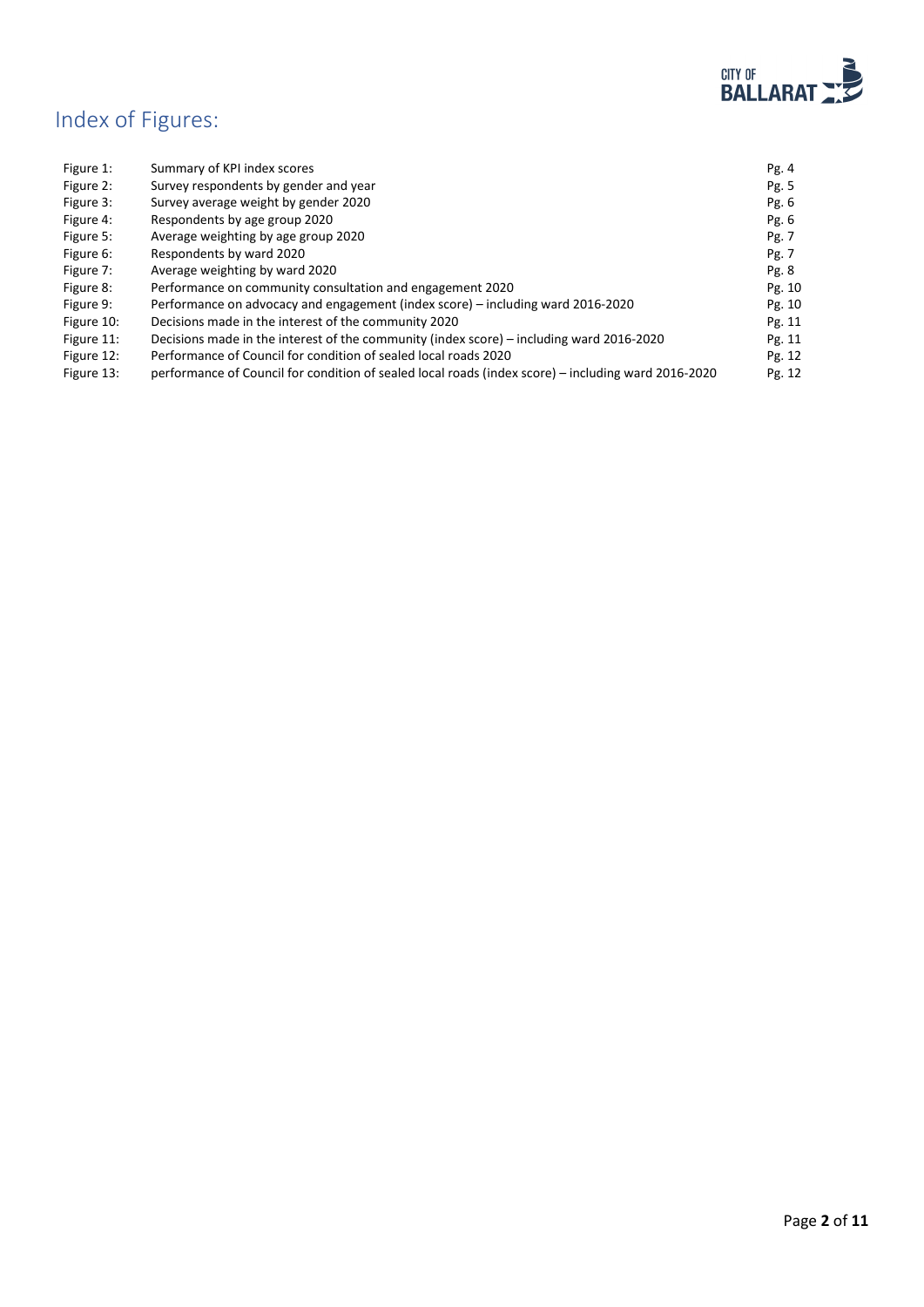

## <span id="page-2-0"></span>Executive Summary:

Each year Ballarat City Council obtains insight into the community's perceptions of life in Ballarat and the performance of Council in delivering services to the community via a survey. This report provides the findings from a telephone survey of 400 people residing in the Ballarat municipality conducted in May 2020*.*

### <span id="page-2-1"></span>Community consultations:

*The Ballarat community gave Ballarat City Council a score of 63.0 for community consultation and engagement. This resulted an improvement of (+3.5) on the result from 2019.*

Survey respondents were asked to rate their opinion of how Ballarat Council performed on community consultation and engagement over the last 12 months. A 6.6% year on year increase in the highest rating ('Very Good'), and a reduction in all other categories, resulted in an overall 3.5 increase on last year's weighted rating, representing a significant improvement in community perception of Ballarat Councils performance in this space.

### <span id="page-2-2"></span>Decisions made in the interest of the community:

*The Ballarat community gave Ballarat City Council a score of 61.1 for decisions made in the interest of the community. This resulted an improvement of (+5.3) on the result from 2019.*

Survey respondents were asked to rate their opinion of how Ballarat Council performed on decisions made in the interest of the community over the last 12 months and results showed a favourable increase in levels of satisfaction with the Council's performance. A 9.9% increase in participants offering a response of 'Very Good' was the main driver of this favourable result.

### <span id="page-2-3"></span>Condition of Sealed Roads:

#### *The Ballarat community gave Ballarat City Council a score of 55.3 for the condition of sealed local roads. This resulted a decrease of (-4.2) on the result from 2019.*

Survey respondents were asked how they would you rate the performance of Council for condition of sealed local roads in their area? A material year on year reduction in 'Good' and 'Average' responses from participants and a significant increase in 'Poor' and 'Very Poor' responses, resulting in an overall decrease in community sentiment relating to condition of sealed local roads in their area. Based on the survey results there has not been an improvement in the ratings for condition of sealed local roads, but rather a 4.2 unfavourable reduction in the community sentiment.

#### <span id="page-2-4"></span>KPI Summary:

Figure 1 presents index values for the Key Performance Indicators.

*Figure 1: Summary of KPI index scores*

| Measure                                         | 2016 | 2017 | 2018 | 2019 | 2020  |            |              |            |
|-------------------------------------------------|------|------|------|------|-------|------------|--------------|------------|
|                                                 |      |      |      |      | Total | North Ward | Central Ward | South Ward |
| Community consultation and engagement           | 53.8 | 58.0 | 59.1 | 59.5 | 63.0  | 58.2       | 57.2         | 58.7       |
| Decisions made in the interest of the community | 51.0 | 56.5 | 55.1 | 55.8 | 61.1  | 54.0       | 55.4         | 56.0       |
| Condition of sealed local roads                 | 58.9 | 54.7 | 58.7 | 59.5 | 55.3  | 57.2       | 59.9         | 56.3       |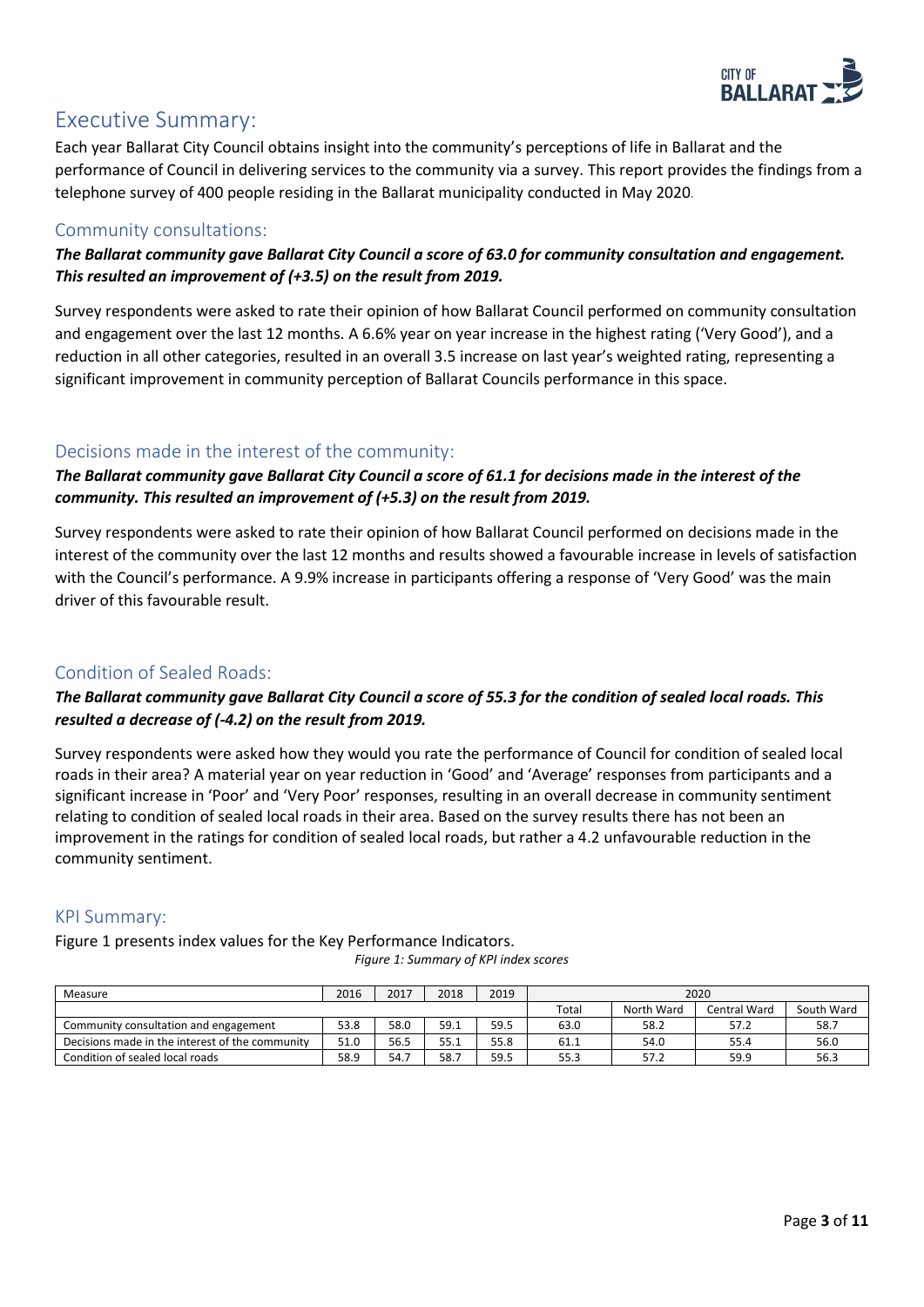

## <span id="page-3-0"></span>Introduction:

#### <span id="page-3-1"></span>Background

Each year Ballarat City Council obtains insight into the community's perceptions of life in Ballarat and the performance of Council in delivering services to the community via a survey. The 2020 survey was significantly modified from prior years due to the impact of the COVID-19 pandemic to only include the mandatory questions as required through the Local Government Performance Reporting Framework (LGPRF).

#### <span id="page-3-2"></span>Methodology

The 2020 survey was conducted via telephone, interviewing a total of 400 people residing in the Ballarat municipality. Interviews were collected in the month of May 2020.

Calculation of the indices was performed as per LGPRF Practice Note 2 – Conduct of Community Perception Survey, the relevant section of which is reproduced here.

The Index Score is calculated and represented as a score out of 100 (on a 0 to 100 scale), with 'can't say' responses excluded from the analysis. The '% RESULT' for each scale category is multiplied by the 'INDEX FACTOR'. This produces an 'INDEX VALUE' for each category, which are then summed to produce the 'INDEX SCORE', equating to '60' in the following example.

| <b>SCALE</b><br><b>CATEGORIES</b> | % RESULT | <b>INDEX FACTOR</b> | <b>INDEX VALUE</b>    |
|-----------------------------------|----------|---------------------|-----------------------|
| Very good                         | 9%       | 100                 | 9                     |
| Good                              | 40%      | 75                  | 30                    |
| Average                           | 37%      | 50                  | 19                    |
| Poor                              | 9%       | 25                  | 2                     |
| Very poor                         | 4%       | $\bf{0}$            | $\bf{0}$              |
| Can't say                         | 1%       | $\cdots$            | <b>INDEX SCORE 60</b> |

Councils supplier is ISO20252 accredited for quality assurance. They are also members of the Australian Market and Social Research Organisation (AMSRO).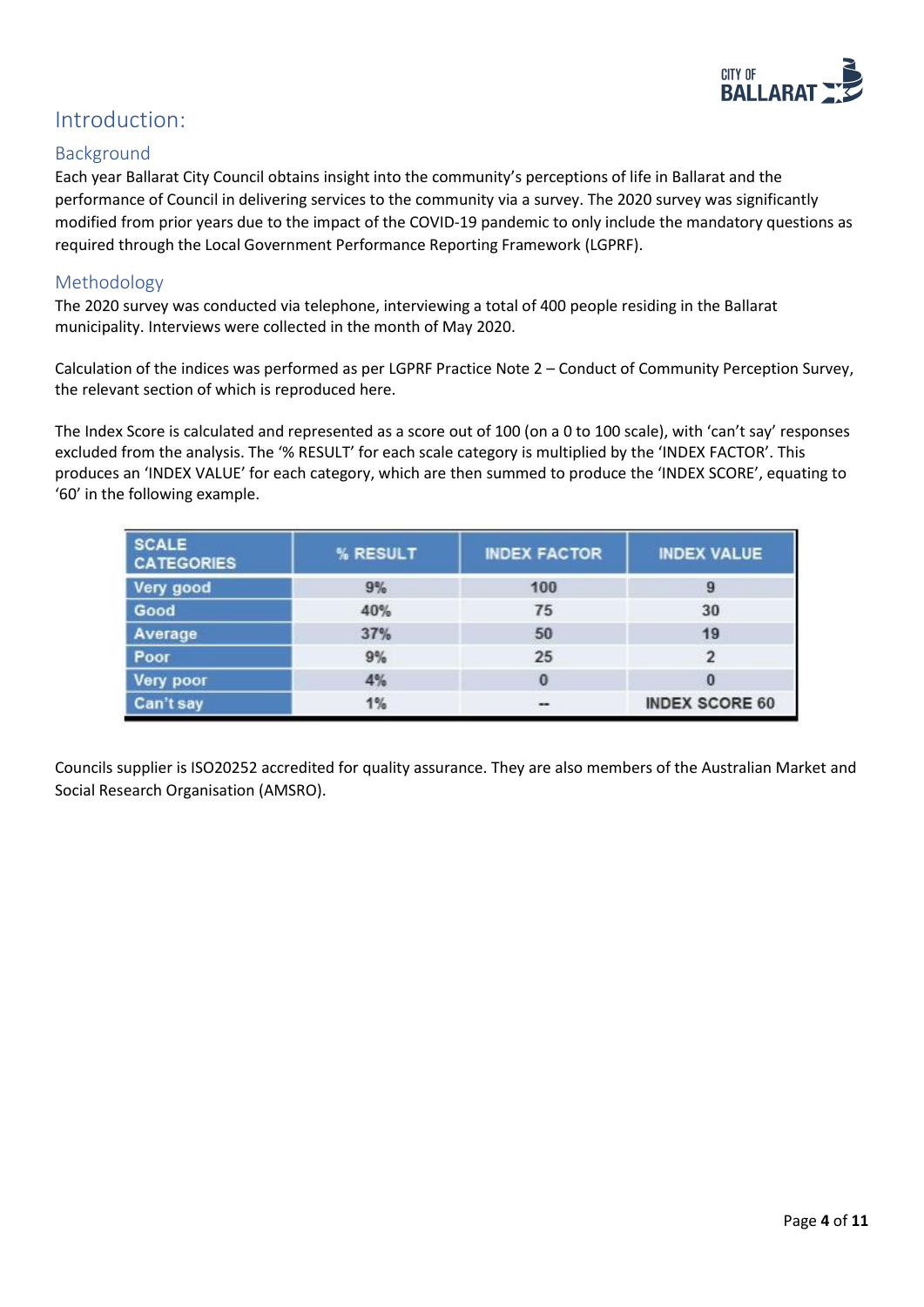

### <span id="page-4-0"></span>Demographics

The following Figures show the composition of respondents from the perspective of gender, age and ward the respondent resides in.



*Figure 2: Survey respondents by gender and year*



#### *Figure 3: Survey average weight by gender 2020*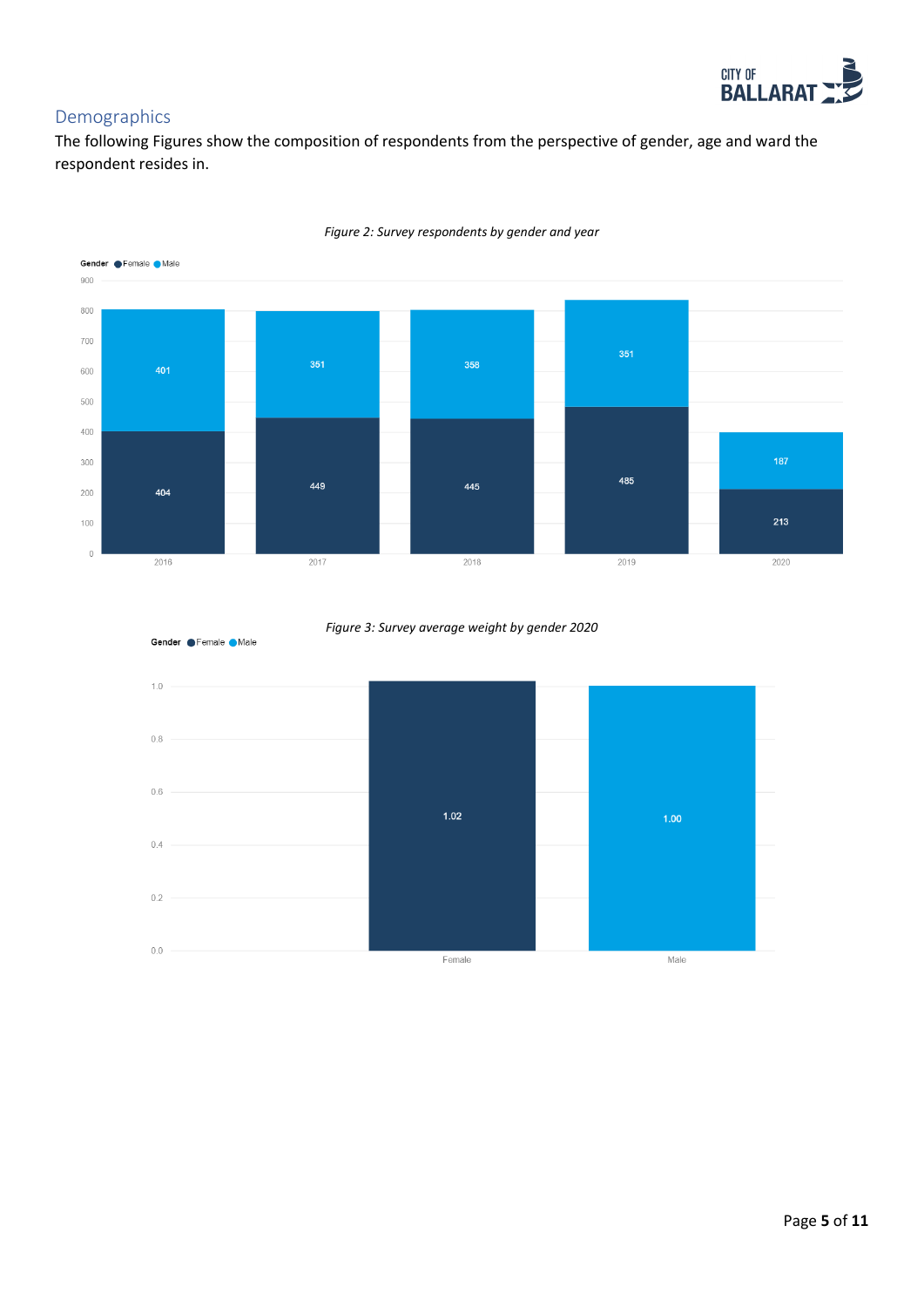

#### *Figure 4: Respondents by age group 2020*





#### *Figure 5: Average weighting by age group 2020*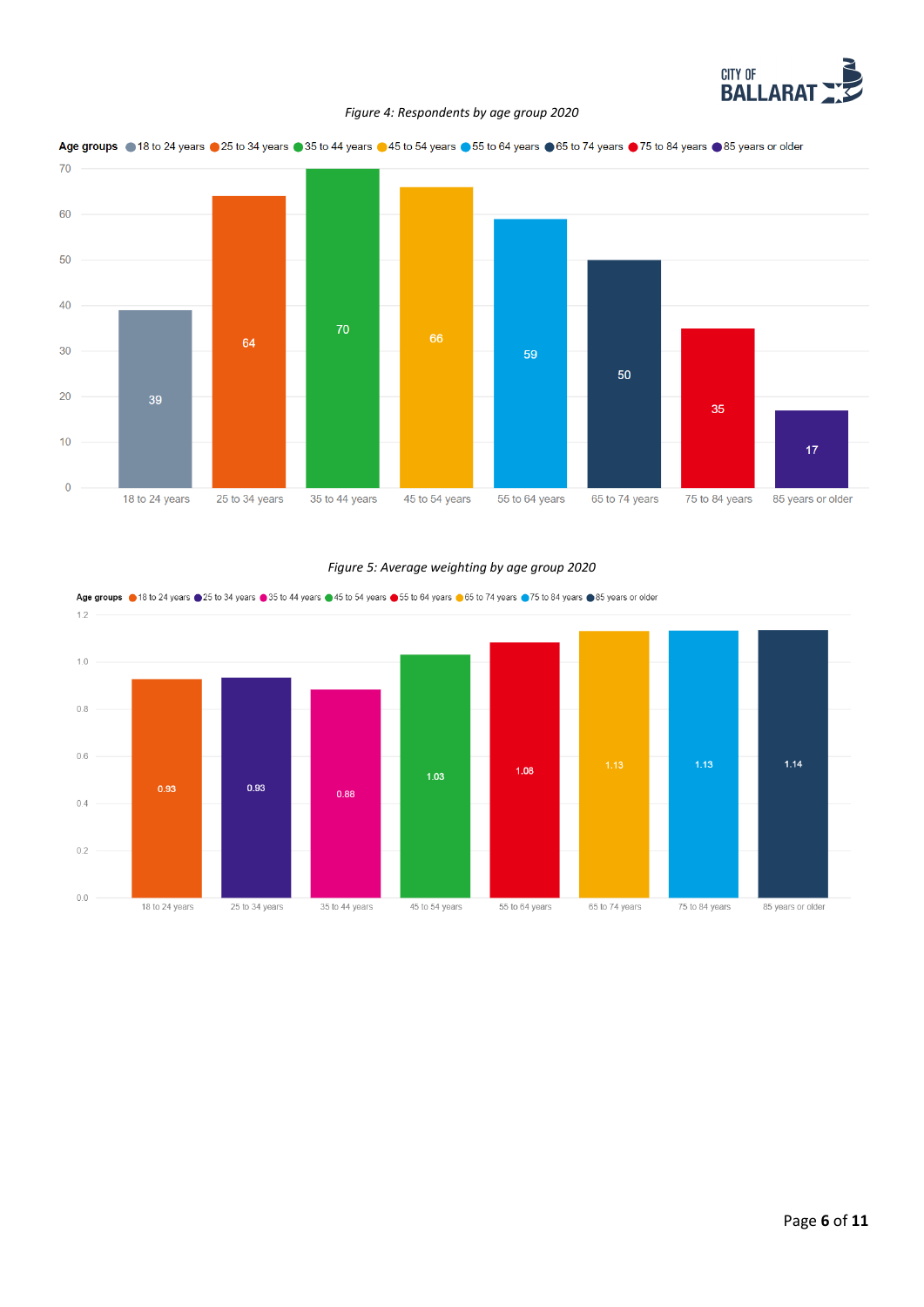

#### *Figure 6: Respondents by ward 2020*



*Figure 7: Average weighting by ward 2020*



Ward North Ward Central Ward South Ward ODon't know / Can't say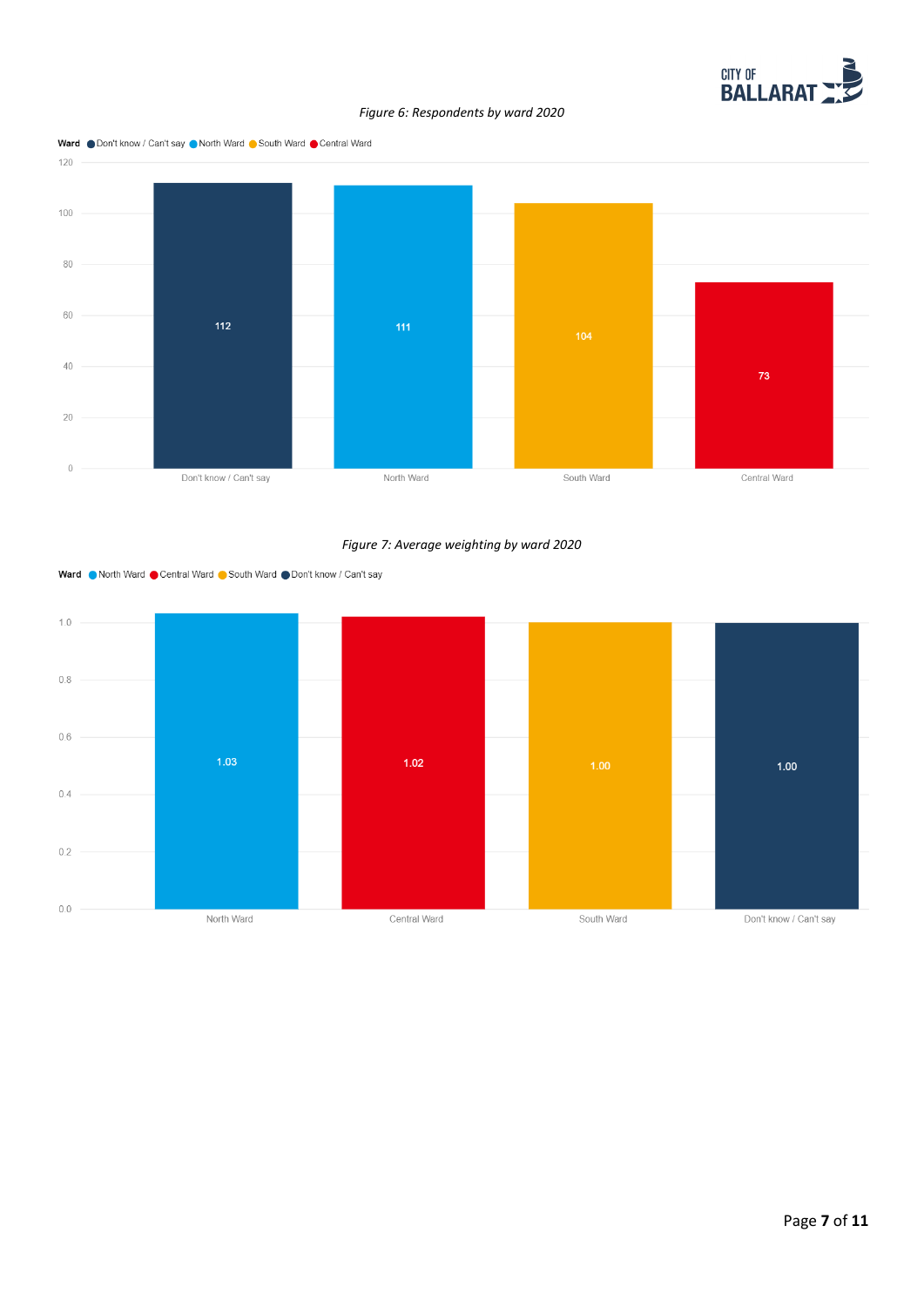

#### <span id="page-7-0"></span>Survey Questions

Given the impact of COVID-19 the 2020 community perception survey was scaled down to meet the mandatory reporting requirements of the Local Government Performance Reporting Framework. The three mandatory performance indicators, are as follows:

- Indicator 2: Satisfaction with community consultation and engagement (refer Q.17A)
- Indicator 5: Satisfaction with council decisions (refer Q.17C)
- Indicator 18. Satisfaction with sealed local roads (refer Q.23D)

As a result of this, the three questions put to participants were as follows:

- 1. How has Ballarat Council performed on community consultation and engagement over the last 12 months?
- 2. How has Ballarat Council performed on decisions made in the interest of the community over the last 12 months?
- 3. How would you rate the performance of Council for condition of sealed local roads in your area?

The rating system or available answers, to the three questions, presented to participants were;

- Very Poor,
- Poor,
- Average,
- Good,
- Very Good, and
- $\bullet$  N/A

#### <span id="page-7-1"></span>Weighting

As the sample of Ballarat citizens did not perfectly represent the population, weighting was applied to two components of the demographics, gender and age group. Very little weight was applied to gender as the sample quite closely matched demographics obtained from the ABS, and weighting was applied to the age groups, as per Figure 5.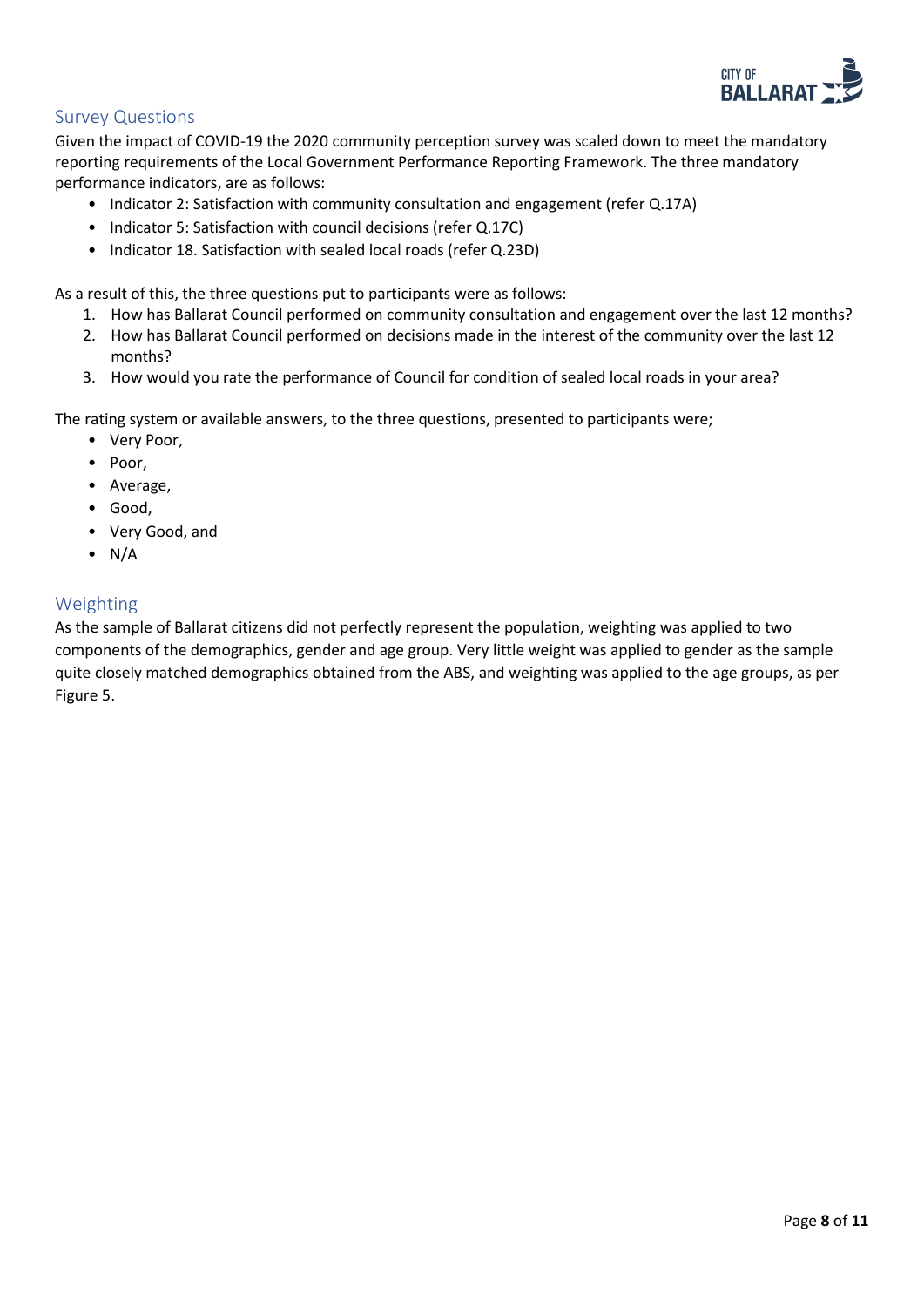

# <span id="page-8-0"></span>Community consultation and engagement:

Survey respondents were asked to rate their opinion of how Ballarat Council performed on community consultation and engagement over the last 12 months. Figure 8 shows a 7% year on year increase in the highest rating ('Very Good'), and a reduction in all other categories

*Figure 8: Performance on community consultation and engagement 2020*



Figure 9 provides time series comparison with previous results. The table shows an increase of 3.5 on last year's result (index score), representing a significant improvement in community perception of Ballarat Councils performance in this space.

> *Figure 9: Performance on advocacy and engagement (index score) – including ward 2016-2020 Q 1. How has Ballarat Council performed on community consultation and engagement over the last 12 months?*

| Measure                               | 2016 | 2017 | 2018 | 2019 | 2020 |       |         |       |
|---------------------------------------|------|------|------|------|------|-------|---------|-------|
|                                       |      |      |      |      |      | North | Central | South |
|                                       |      |      |      |      |      | Ward  | Ward    | Ward  |
| Community consultation and engagement | 53.8 | 58.0 | 59.1 | 59.5 | 63.0 | 58.2  | 57.2    | 58.7  |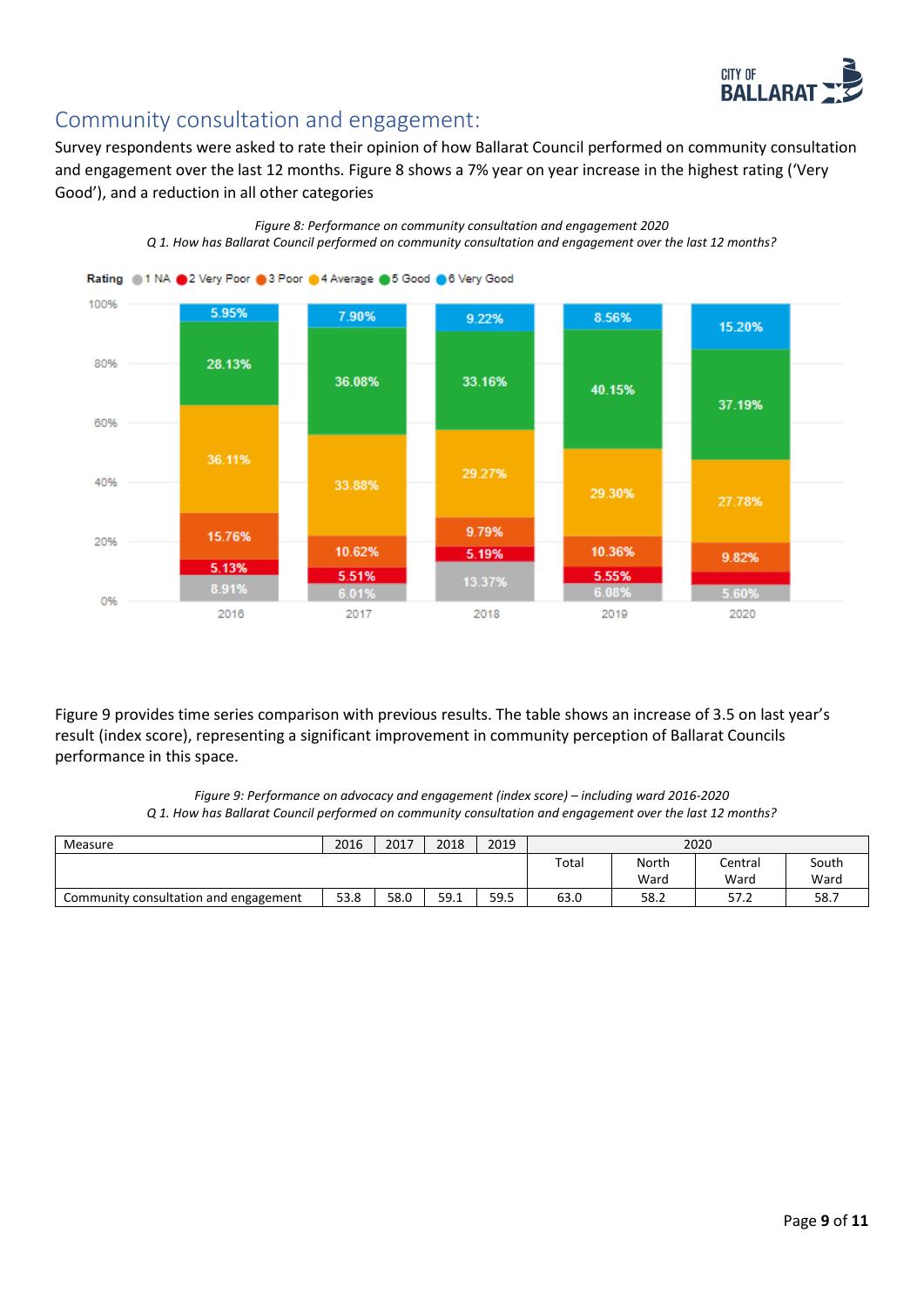

# <span id="page-9-0"></span>Decisions made in the interests of the community:

Survey respondents were asked to rate their opinion of how Ballarat Council performed on decisions made in the interest of the community over the last 12 months. Figure 10 shows that the Ballarat community had an increased level of satisfaction with the Council's performance in relation to decisions made in the interest of the community. A 10% increase in participants offering a 'Very Good' response was the main driver of this favourable result.

*Figure 10: Decisions made in the interest of the community 2020*

*Q2. How has Ballarat Council performed on decisions made in the interest of the community over the last 12 months?*



Figure 11 provides time series comparison with previous results. The table shows a 5.3% year on year improvement with respect to respondents view of Ballarat Councils decisions made in the interest of the community.

*Figure 11: Decisions made in the interest of the community (index score) – including ward 2016-2020 Q2. How has Ballarat Council performed on decisions made in the interest of the community over the last 12 months?*

| Measure                               | 2016 | 2017 | 2018 | 2019 | 2020 |       |         |       |
|---------------------------------------|------|------|------|------|------|-------|---------|-------|
|                                       |      |      |      |      |      | North | Central | South |
|                                       |      |      |      |      |      | Ward  | Ward    | Ward  |
| Decisions made in the interest of the | 51.0 | 56.5 | 55.1 | 55.8 | 61.1 | 54.0  | 55.4    | 56.0  |
| community                             |      |      |      |      |      |       |         |       |